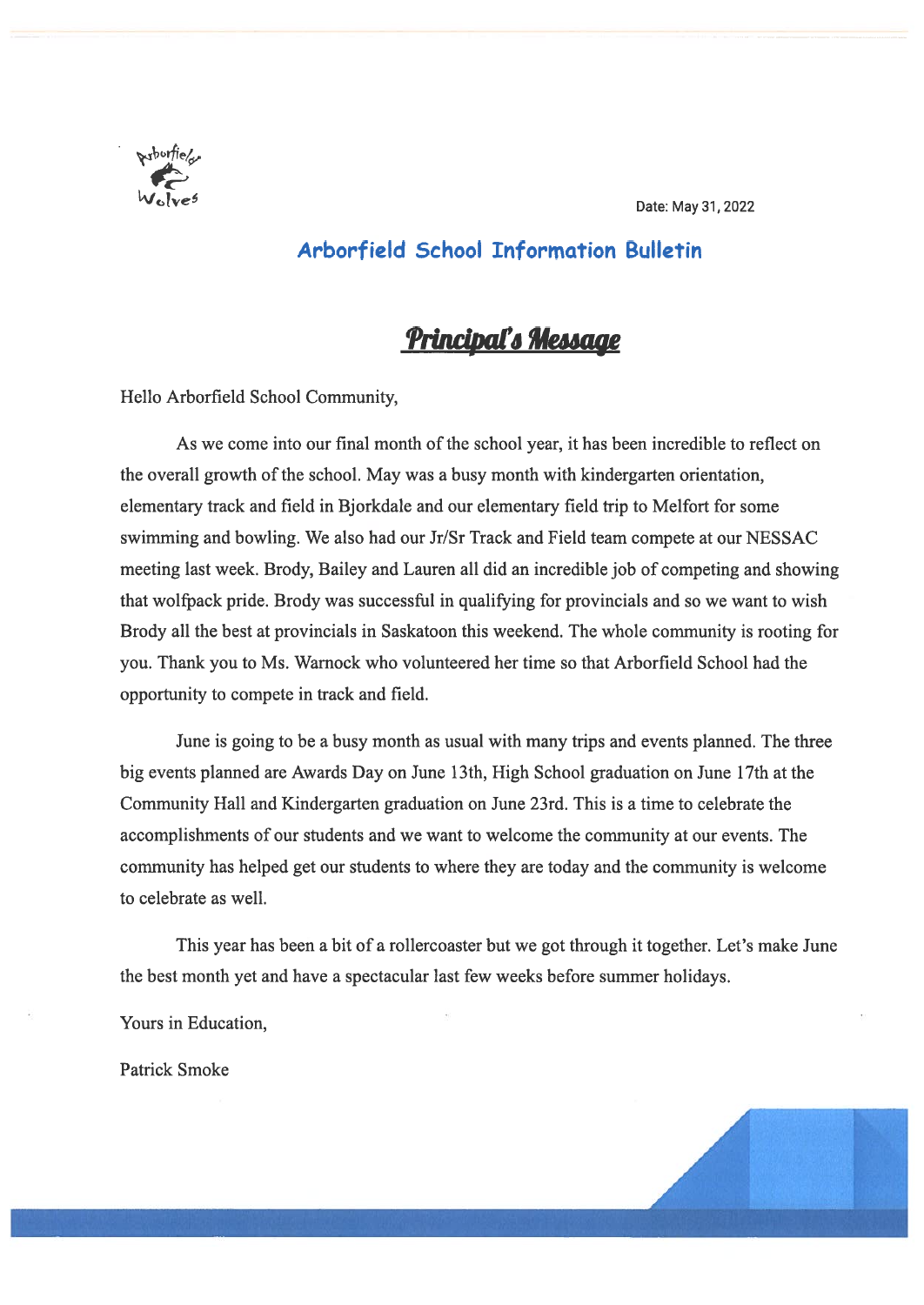## **Upcoming Dates and Events**

- June 1 -SRC BYOB bay (ice cream and toppings provided)
- June 10 SRC High-School Field Trip
- June 13 -Awards bay Ceremony @ 2:20 pm in Gym
- $\bullet~$  June 17 Graduation @ 4:30 pm @ Community Hall
- June 21 -SRC Family BBQ @ 12:16 pm (parents welcome)- National Indigenous Peoples bay
- $\bullet~$  June 23 Kindergarten Graduation @ 2:15 in Gym
- June 27 -Gr 4-8 Field Trip to Batoche
- June 28 -Last bay of Classes
- June 30 -Report Card Release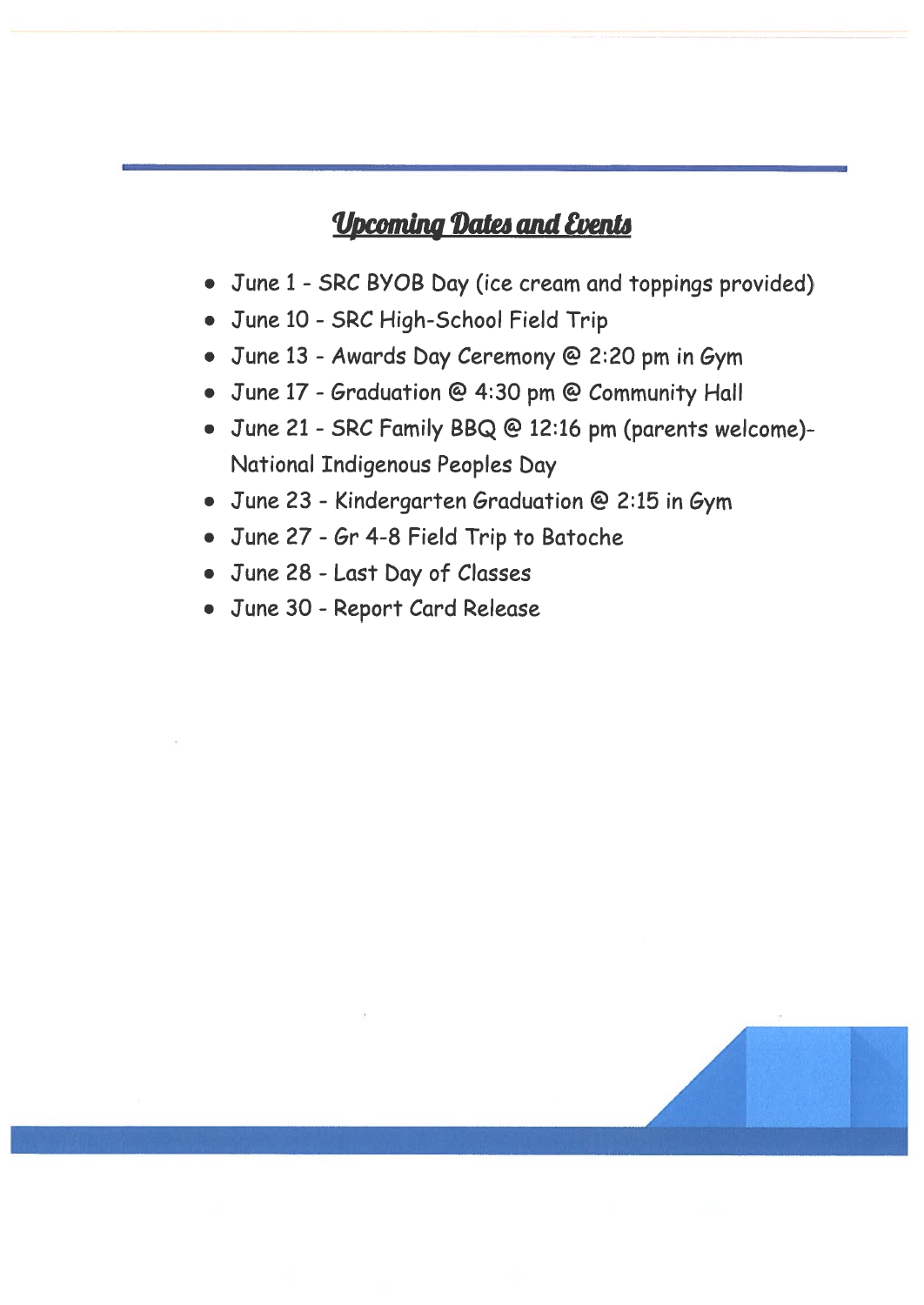## **SRC News**

The SRC has been busy planning events for the last month of the school year. We are starting the month off with the annual SRC Bring your own Banana Ice cream sundae bay on Wednesday June 1. The SRC is providing all the ice cream and toppings for this event.

On June 10, we have the SRC high school field trip to Nipawin. We are scheduled for bowling, Game bay Simulators, and time at the Regional Park.

June 21, is our last event of the school year. We will be hosting <sup>a</sup> Family BBQ (parents welcome). The SRC will be providing burgers, hot dogs and drinks for this event along with salads provided by our 5CC.

We would like to wish everyone a fun and relaxing summer!!